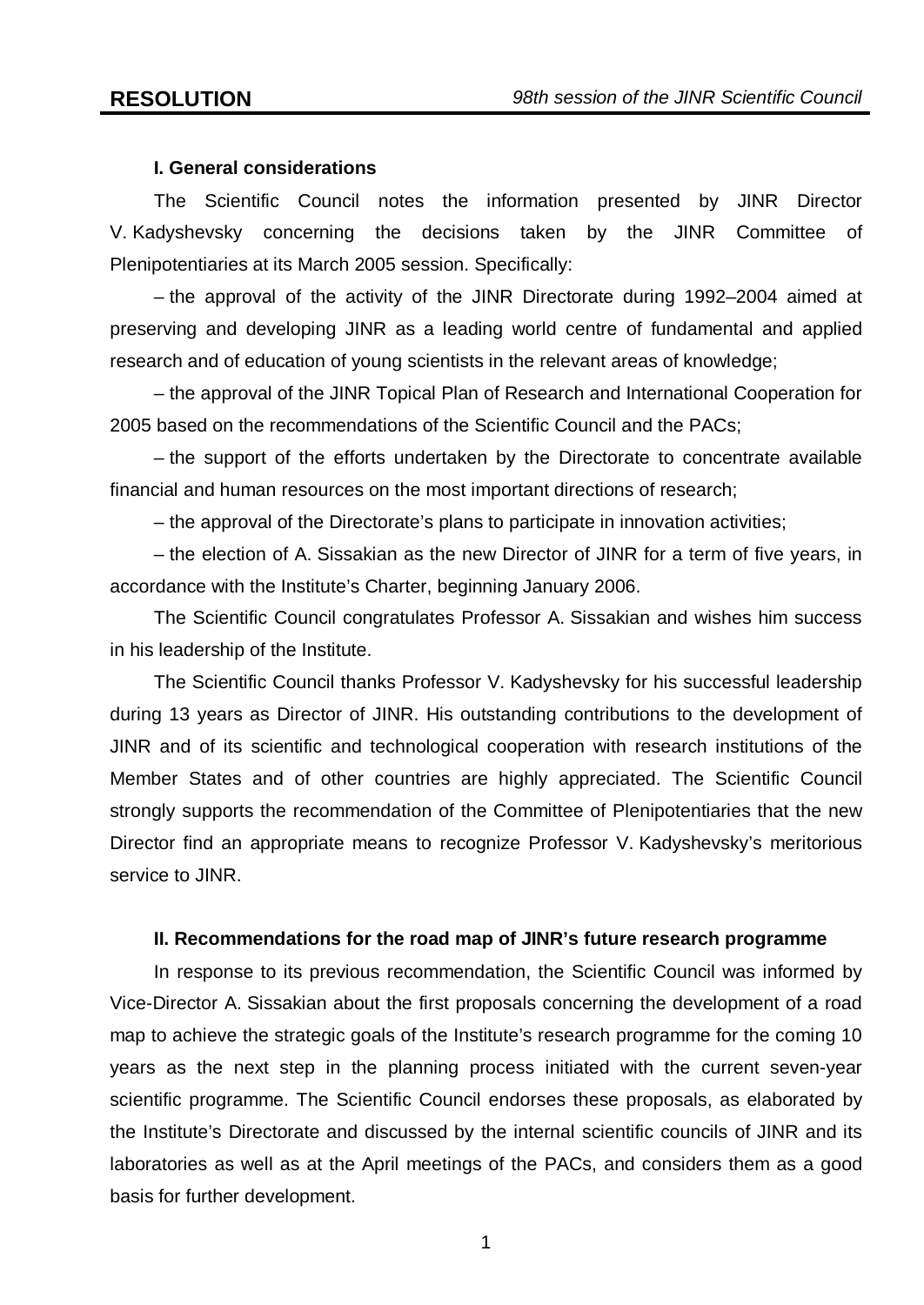The Scientific Council recommends continuation of this work, and specifically that the road map include the impact of the various themes and projects, their relevance to the interests of the international scientific community, and the assumptions made concerning manpower and funding profiles for the future. The road map should document a strategic plan to maintain JINR's leading role as a competence cluster in Dubna which is highly attractive for participation by the JINR Member States. The road maps of the Institute laboratories should be also presented at the Scientific Council sessions in order to assess the role to be played by each laboratory.

The Scientific Council invites the JINR Directorate and experts to develop proposals concerning the development of the Institute's future scientific basis, including possible megaprojects such as the International Linear Collider (ILC), which obviously has great importance for the long-term future of JINR. Megaprojects for new facilities and experiments should, however, be a matter of detailed consideration by the Scientific Council.

The Scientific Council asks the Directorate to present an updated draft road map at the next session, including a compact review of group sizes and budgets.

The Scientific Council considers that a larger level of funding is needed for achieving the goals of the draft road map as presented. It asks the Committee of Plenipotentiaries to consider the question of increasing the Institute's budget, particularly in view of the inflation in costs and salaries that have not been compensated for many years.

The Scientific Council recommends that the JINR Directorate establish contact with the European Strategic Forum for Research Infrastructures (ESFRI) in order to inform each other regularly about the European and JINR infrastructure road maps in the interest of harmonizing these plans. The Scientific Council suggests that the Directorate invite the ESFRI Chairman, J. Wood, to its 99th session.

# **III. Recommendations on the JINR basic facilities**

The Scientific Council takes note of the information on the operation of the JINR basic facilities presented by JINR Chief Engineer G. Shirkov, and appreciates the stable operation of these facilities.

Concerning the construction of the IREN facility, the Scientific Council insists that all problems with this project must be clarified as soon as possible. At its next meeting, the PAC for Nuclear Physics should discuss IREN construction in the context of a realistic plan of investment, requested by the Scientific Council at the previous session, the necessary human resources, and a realistic scientific programme that takes the contemporary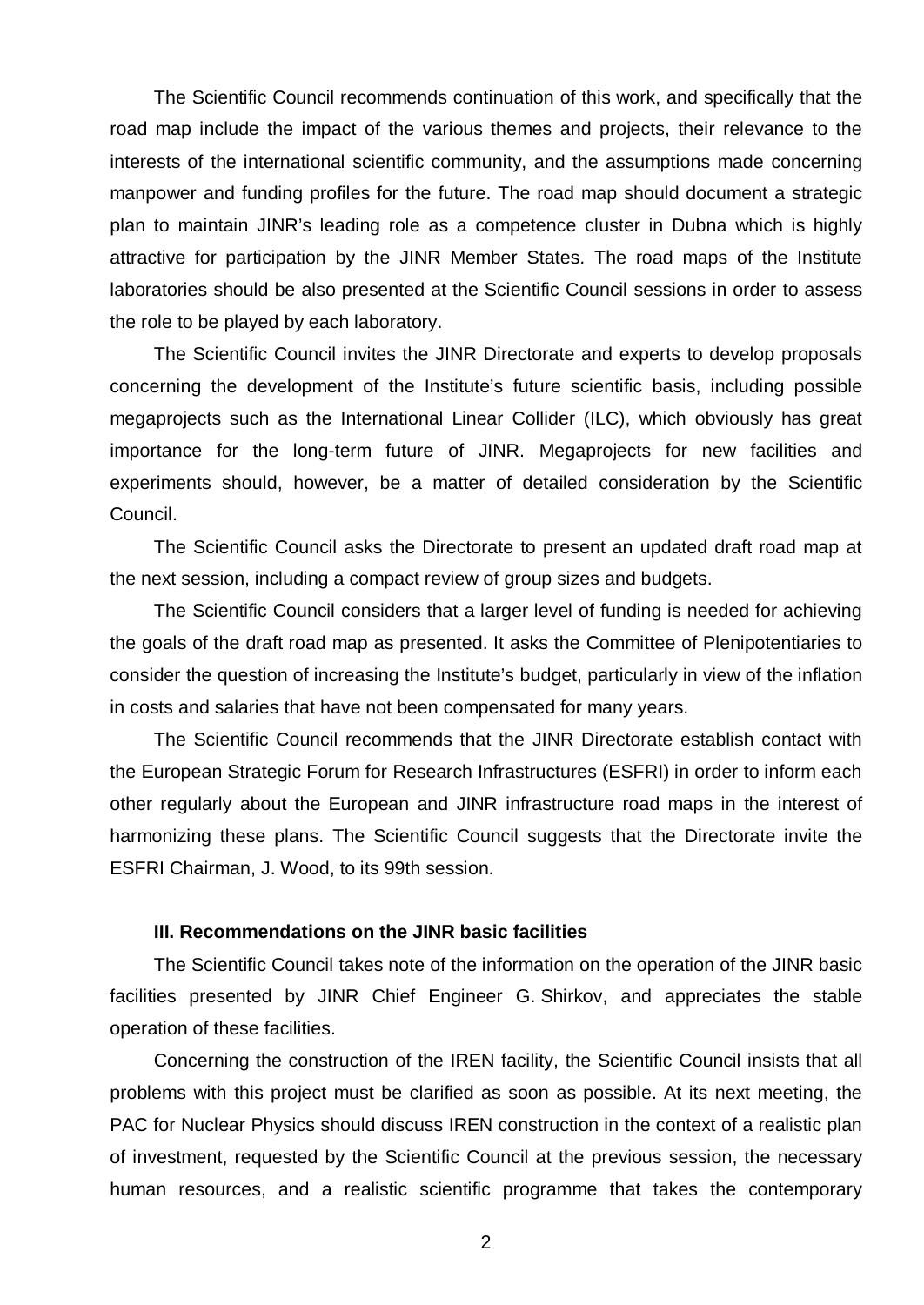international context into account. The Scientific Council requests a report on the IREN project, based on the conclusion of the PAC, for the next session

The Scientific Council notes, with regret, the fire accident that occurred in the experimental hall adjacent to the Phasotron, and recommends that the DLNP Directorate undertake a strong effort to recommission the Phasotron and to recover the beamline to the Hadron Therapy Complex as soon as possible.

The Scientific Council was informed about the status of Linac 800 (first part of DELSY), and asks the corresponding PACs to discuss (i) how the construction of this linear accelerator will be completed, (ii) what kind of instrumentation, including free-electron lasers, are planned, and (iii) whether these developments have been justified by a sound scientific case that fits within the JINR road map.

# **IV. Recommendations in connection with the PACs**

The Scientific Council concurs with the recommendations made by the PACs at their April 2005 meetings and reported by Professors T. Hallman, N. Janeva, and W. Nawrocik.

#### Common Issues

At their meetings, the PACs began considering the proposals from the laboratories on the adjustment of the respective research programmes being prepared for 2006 and beyond, in accordance with the available financial and human resources. The PACs also discussed first proposals concerning the road map of the Institute's research programme in the fields of particle physics, nuclear physics, and condensed matter science. The Scientific Council asks the PACs to finalize this work at the November meetings and looks forward to presentations on the results of this activity at the next session.

# Particle Physics Issues

The Scientific Council is pleased to note the first steps taken to streamline the Programme of Particle Physics Research in order to focus it on the most important physics topics. It concurs with the PAC's recommendations to close 14 activities (themes and projects) as indicated in the PAC report. At its next meeting, the PAC expects to consider, based on the information by the Laboratory directors, which projects are suggested to be closed in 2006 and 2007.

The Scientific Council recognizes the significant achievement made in developing the Nuclotron accelerator complex during the last few years; in particular, the increase of the energy of accelerated particles, progress towards increasing the intensity of polarized deuterons, and further development of the cryogenic system. The Scientific Council supports the PAC's recommendation concerning the need to prepare a written detailed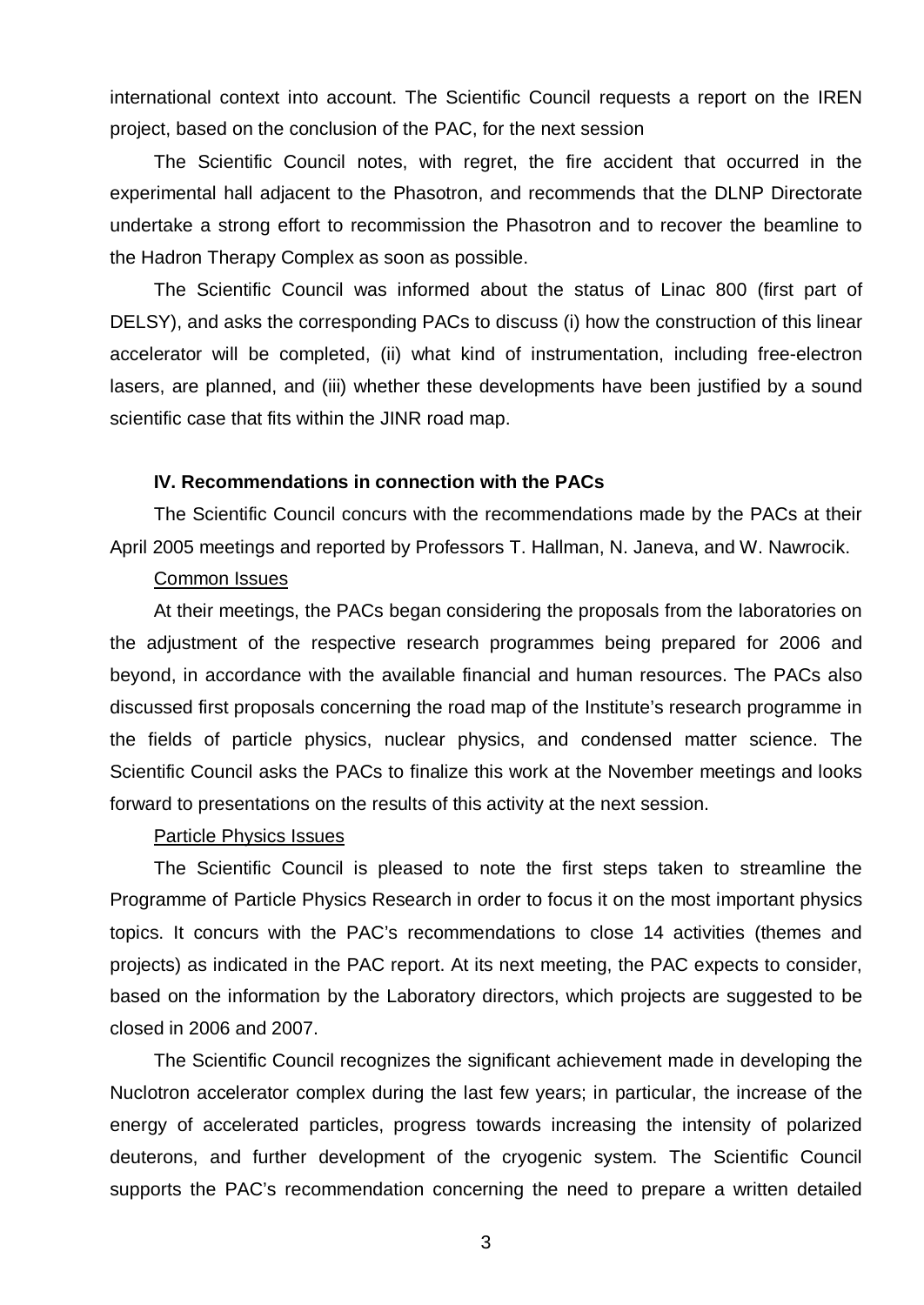plan for upgrading the capability of the Nuclotron in the future; for example, for the development of high-intensity heavy-ion beams up to the highest energy provided by the design of the Nuclotron. It also looks forward to a report about future physics at the Nuclotron.

The Scientific Council supports the recommendations of the PAC on the new project "Astrophysical studies in the NUCLEON space experiment", on the new theme "Study of e<sup>+</sup>e<sup>-</sup> interactions, linear collider physics and detector", on including R&D study for the preparation of the PAX project as an additional item of the theme "Investigations at the GSI accelerator complex", and on the continuation of the current activities beyond 2005, as outlined in the PAC report.

The Scientific Council looks forward to hearing more details of the linear collider plans discussed by the PAC, and would also like to be informed about plans for neutrino experiments at a future session.

The Scientific Council is pleased to note that the obligations undertaken by JINR for the preparation of the ALICE, ATLAS, and CMS detectors for the experiments at the LHC have been successfully met and appreciates the role of the Institute Directorate in achieving this important goal. The Scientific Council would welcome a more active involvement of BLTP theoreticians in the preparation of the research programmes planned at the LHC.

The Scientific Council strongly supports the wish of the PAC to hear a report at its next meeting concerning the software and computing efforts being actively undertaken to allow JINR scientists to produce first scientific results at the time of LHC start-up.

#### Nuclear Physics Issues

The Scientific Council is pleased to note the recent achievement of the Flerov Laboratory in obtaining two additional events in the Z=118 experiment, and looks forward to successful continuation of the superheavy-element research programme.

The Scientific Council notes that the first experiments carried out at the DRIBs complex have demonstrated a large potential for research with accelerated secondary beams and supports the research programme with <sup>6</sup>He beams with first priority.

The Scientific Council notes with interest the new results obtained in the MUON experiment during the last three years.

The Scientific Council is pleased to note the completion of the design stage of the SAD project, targeted on creating a facility to address important problems of modern nuclear energy production and waste transmutation. It encourages collaboration between this project and European and other transmutation projects already in progress.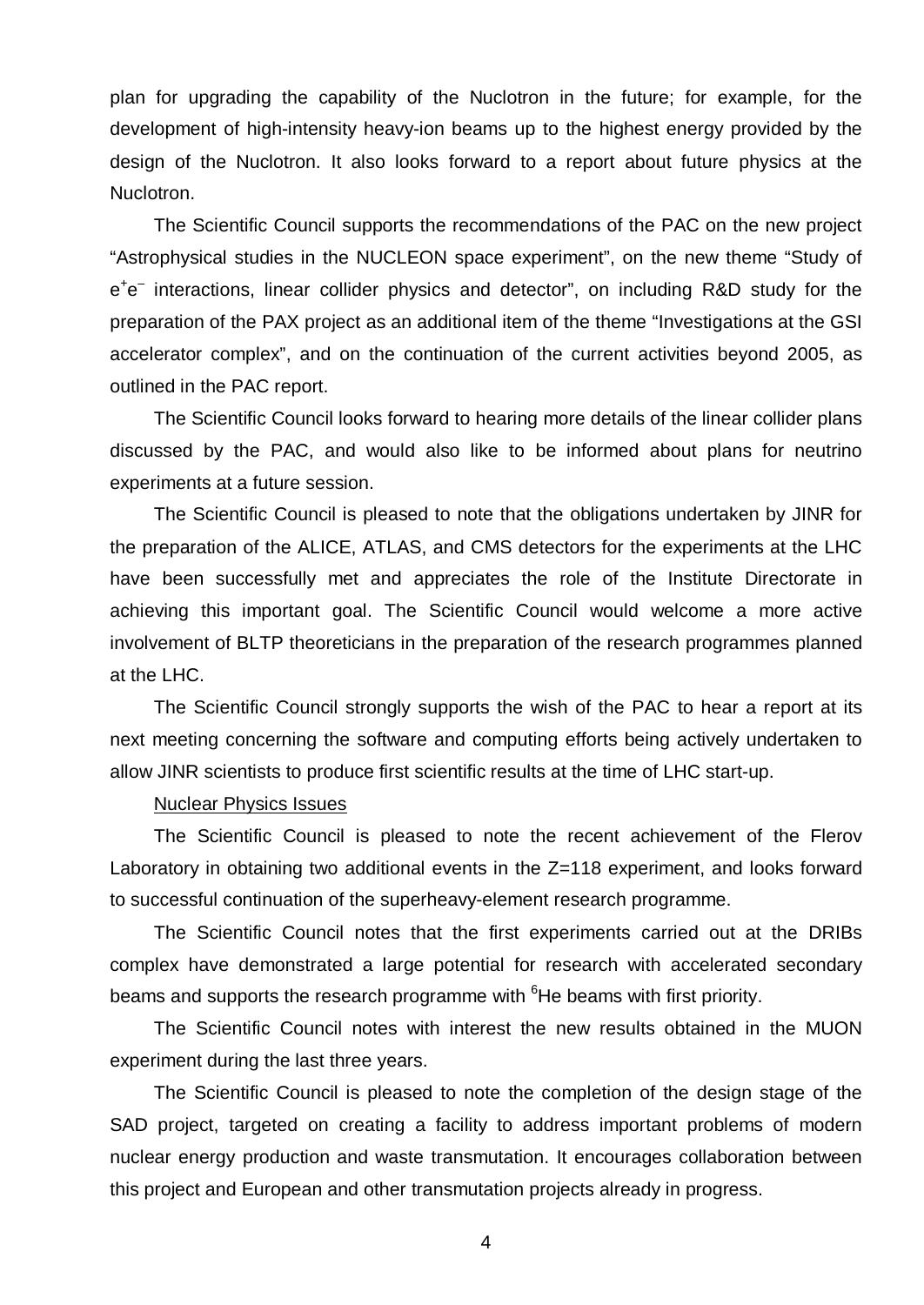The Scientific Council supports the recommendation on the approval, with highest priority, of the new project GERDA–MAJORANA on the search for neutrinoless doublebeta decay of  $76$ Ge.

The PALM experiment, aimed at an improved lifetime measurement of parapositronium, should be approved as outlined in the PAC report.

#### Condensed Matter Physics Issues

The Scientific Council is pleased to note that the full budget required for the modernization of IBR-2 in the period 2004–2005 was provided in a timely way, enabling the completion of the commissioning of the new movable reflector on schedule. The Scientific Council expects that the planned financial support for this activity will continue until the IBR-2 modernization is complete.

The Scientific Council supports the general statement of the PAC that condensed matter science, including life sciences, appears to be a fast developing field of world research activity.

The Scientific Council welcomes the rapidly growing activity on the theme "Radiation Effects and Modification of Materials, Radioanalytical and Radioisotopic Investigations at the FLNR Accelerators".

#### **V. Memberships of the PACs**

As proposed by the JINR Directorate, the Scientific Council appoints V. Petrov (IMBP, Moscow, Russia) and F. Spurný (NPI, Prague, Czech Republic) as new members of the PAC for Condensed Matter Physics, and appoints S. Hofmann (GSI, Darmstadt, Germany) as new member of the PAC for Nuclear Physics for a term of three years.

The Scientific Council thanks Professors S. Kozubek, G. Münzenberg, and P. Spillantini for their very successful work as members of the PACs for Condensed Matter Physics, for Nuclear Physics, and for Particle Physics, respectively.

# **VI. Recommendations concerning the radiation biology research at JINR**

The Scientific Council takes note of the report on the current and planned research programme in the field of radiation biology presented by E. Krasavin, Head of the Division of Radiation and Radiobiological Research (DRRR), as well as of the intention to reorganize DRRR into a Laboratory of Radiation Biology (LRB). The main goal of this programme is simulation of the effect of heavy charged particle radiation from the Galaxy in experiments at the Nuclotron and studies of the biological effectiveness of the carbon ion beam at the Med-Nuclotron channel with the aim of developing an effective cancer therapy.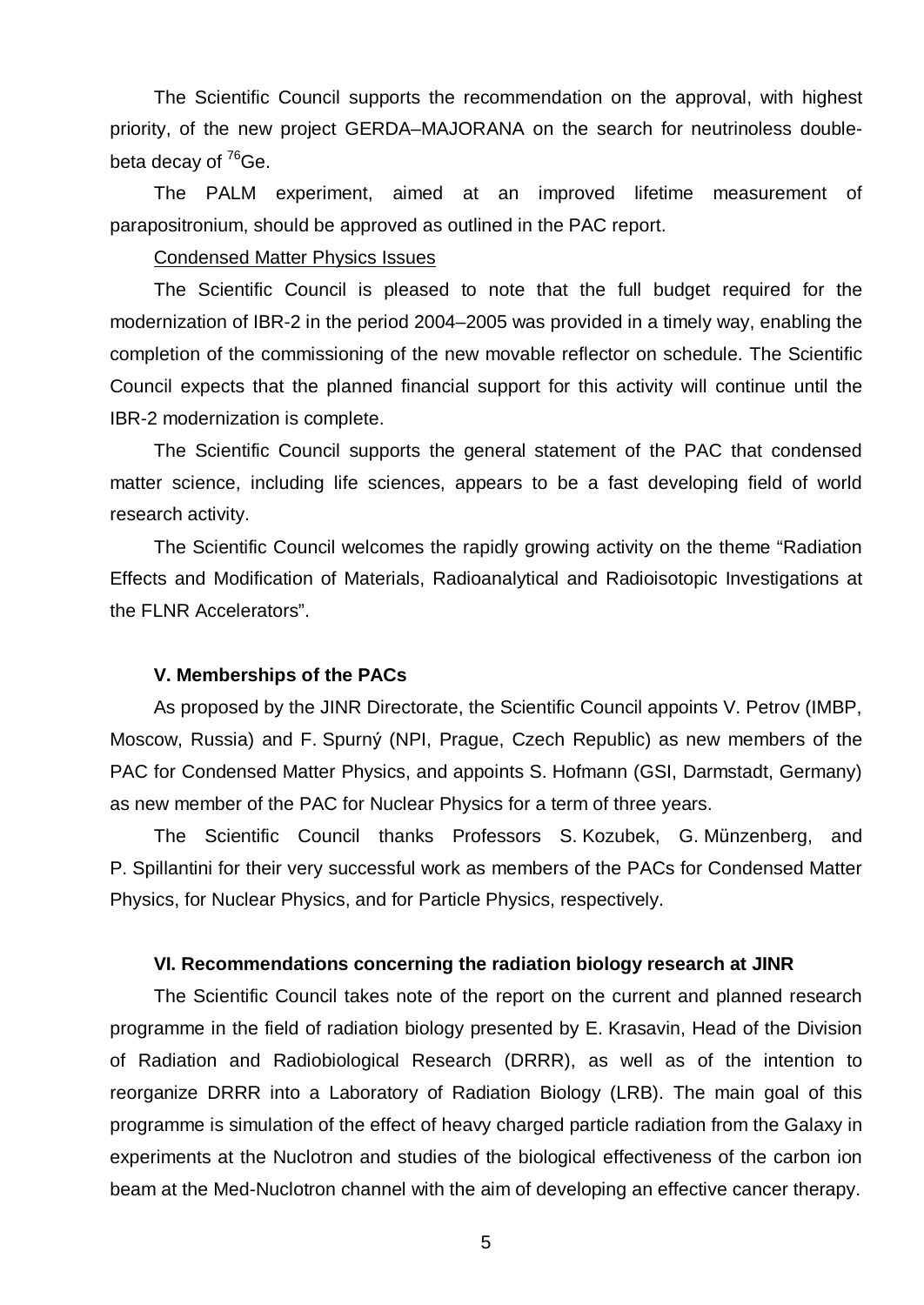Considering the wish of the Russian Academy of Sciences to have a closer cooperation with JINR in the fields of radiation biology and radiation medicine, as expressed in the letter announced by Professor M. Ostrovsky, the Scientific Council invites a corresponding report to be presented at the next session.

The Scientific Council recommends investigating the possibilities for studies in the field of radiation medicine at the existing facilities of JINR and those under construction, including development of apparatus for radiation surgery based on the use of hadron and gamma beams.

The Scientific Council takes note of the intention to reorganize DRRR into LRB and encourages the JINR Directorate to present a documented plan concerning the new laboratory.

# **VII. Round Table "JINR's cooperation with German research centres, universities, organizations and foundations in the field of science and education"**

The Scientific Council thanks the representatives of JINR and of German research institutions — A. Sissakian, W. Scheid, S. Ivanova, D. Sdvizkov, B. Heinze, and A. Filippov –– for the high quality of their presentations.

At present, JINR physicists are carrying out a wide range of research activities in the fields of basic physics research and education with scientists from 71 German institutions and universities located in 45 cities. This extensive cooperation is conducted (i) through direct exchanges between collaborating JINR and German groups, (ii) within the framework of the Agreement between JINR and the German Federal Ministry of Education and Research (BMBF) signed in 1991 and extended four times since, and (iii) with support of several German scientific foundations including the Helmholtz Association of National Research Centres (HGDF) and the German Academic Exchange Service (DAAD).

The Scientific Council highly appreciates this collaboration, looks forward to its continuation, and would welcome its intensification.

The Scientific Council invites further presentations concerning scientific and technical collaboration with research centres of the Member States and of other countries to be included in the agenda of future sessions.

Taking into account the progress in constructing the Cyclotron Centre of the Slovak Republic, in which JINR and its Flerov Laboratory of Nuclear Reactions are the main supplier of technology, the Scientific Council welcomes a Round Table concerning this activity at a future session.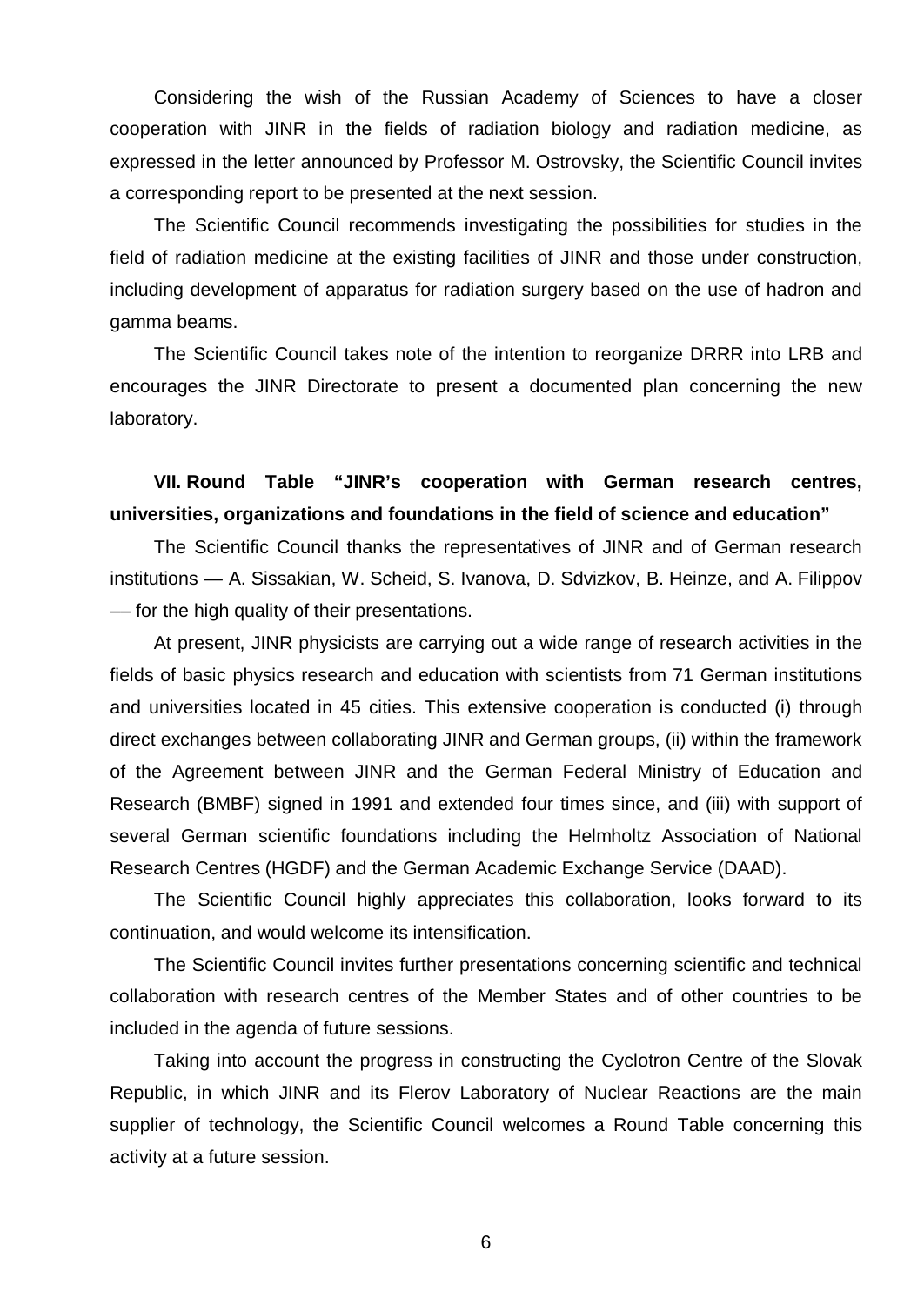#### **VIII. General points**

The Scientific Council has discussed among others the following topics:

PAC memberships. The Scientific Council asks the JINR Directorate to present information on the rotation of PAC members and on the terms of duties of the current members of the PACs.

Scientific Council procedure. In view of the regulation of the Committee of Plenipotentiaries concerning the Chairman of the Scientific Council, the Scientific Council recommends the appointment of an executive chairman from a Member State to co-chair the Council.

Young staff at JINR. The Scientific Council would like to hear a progress report on this issue at the next session.

Recommendation to the PACs. The Scientific Council asks the PAC for Nuclear Physics to hear a report on the FASA experiment at a future meeting. It also invites the PACs, in particular those for Nuclear and Condensed Matter Physics, to discuss priorities for the various areas of research for incorporation in the JINR road map.

Innovation activity and non-budgetary funding of projects. The Scientific Council asks the Directorate to present in its report at the next session (i) which specific innovation activity JINR will pursue, and (ii) what is the impact on the JINR services and resources of the activities supported by non-budgetary funds, in particular the extent to which they cover the related salary, infrastructure and overhead costs.

# **IX. Awards**

The Scientific Council endorses the JINR Directorate's proposals to award the title "Honorary Doctor of JINR" to Professors V. Hajko, T. Kirk, and A. Rumyantsev in recognition of their outstanding contributions to the advancement of science and the education of young scientists, and congratulates them.

The Scientific Council congratulates Professor M. Itkis on receiving the 2005 Humbolt Research Award.

The Scientific Council congratulates Professor A. Sissakian on being awarded the Russian Order of Honour, which was presented to him at this session by the Head of the Russian Federal Agency for Science and Innovation, S. Mazurenko.